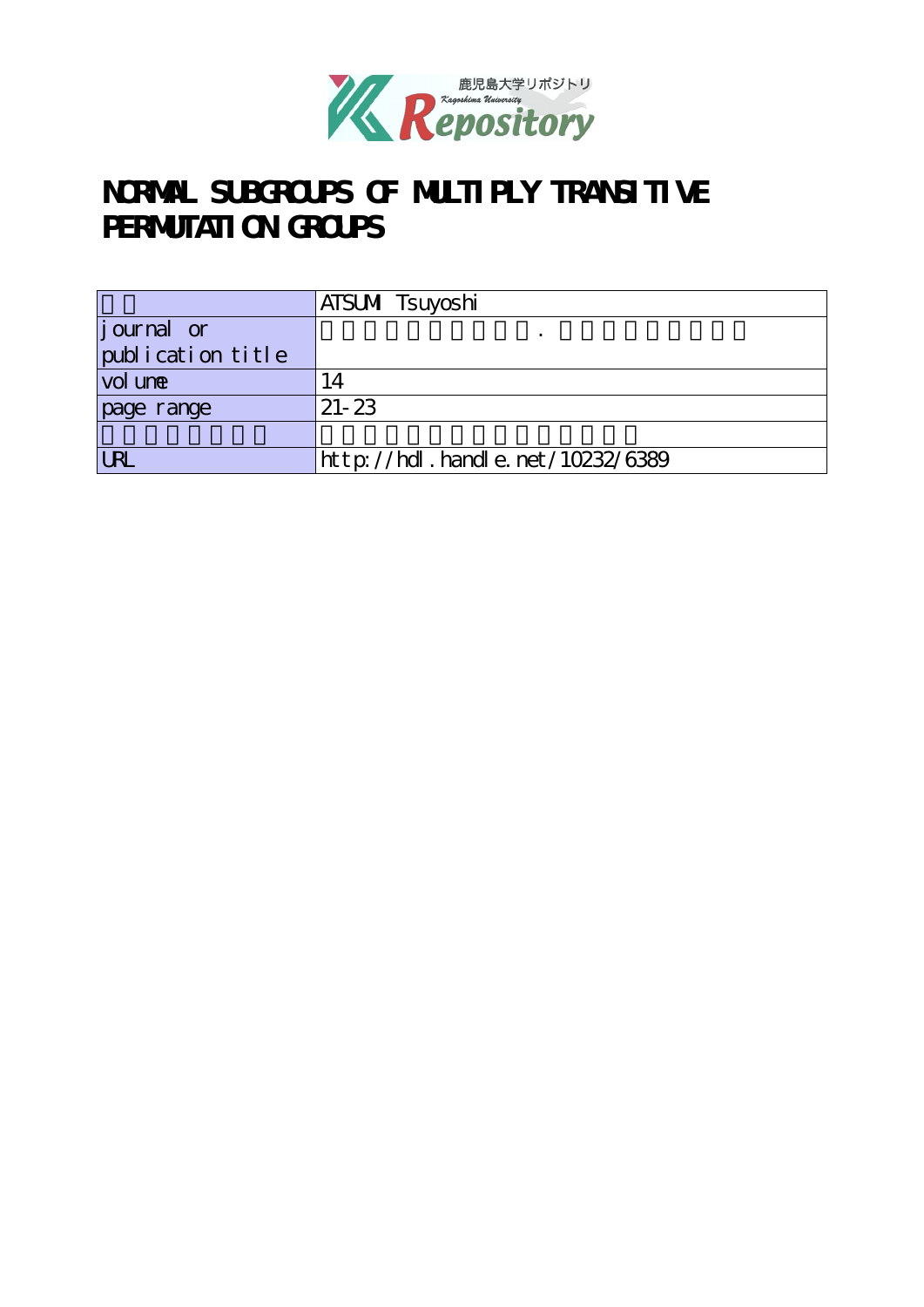# NORMAL SUBGROUPS OF MULTIPLY TRANSITIVE **PERMUTATION GROUPS**

|                    | ATSUMI Tsuyoshi                      |
|--------------------|--------------------------------------|
| <i>j</i> ournal or |                                      |
| publication title  |                                      |
| vol une            | $\overline{A}$                       |
| page range         | $21 - 23$                            |
|                    |                                      |
| <b>LRL</b>         | http://hdl.handle.net/10232/00003977 |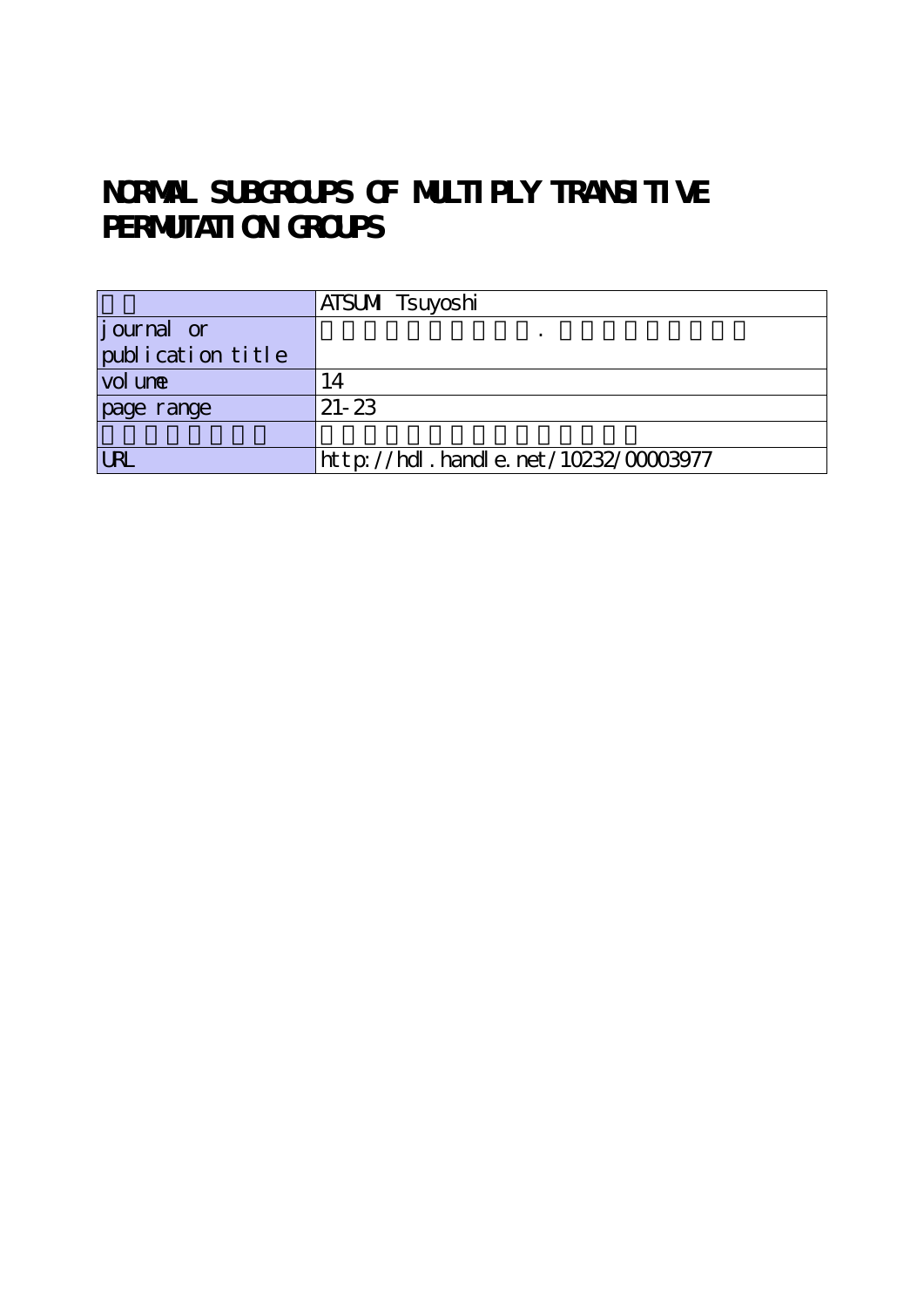Rep. Fac. Sci. Kagoshima Univ., (Math., Phys. & Chem.), No. 14, p. 21-23, 1981

### NORMAL SUBGROUPS OF MULTIPLY TRANSITIVE PERMUTATION GROUPS

Tsuyoshi Arsumi (Received September 28, 1981)

### 1. Introduction

is t-fold transitive.

Let G be a t-fold transitive group on  $\Omega = \{1, 2, \dots, n\}$  with  $t \geq 2$ ,  $H(\neq 1)$  a normal subgroup of G and assume that  $n>t+1$ . The following is a classical result of Jordan.

**Proposition** 1 (Jordan, [8]). Under the above assumptions H must be  $(t-1)$ -fold transitive.

There are several results on t-told transitivity of H by Wagner [7] for  $t=3$ , Ito [4] and Saxl [6] for  $t=4$  and Bannai [3] for  $t\geq 4$ , and it has been conjectured that if  $t\geq 4$ then  $H$  must be  $t$ -told transitive.

The purpose of this paper is to prove the following

**Theorem.** Let G and H be as above, and assume that  $t \geq 4$  and  $n > t+1$ . Let  $\Delta_1$ ,  $\Delta_2, \ldots, \Delta_s$  be the orbits of  $H_{1,2,\ldots,+1}$  on  $\Omega - \{1,2,\ldots,+1\}$ . Assume that q is an odd prime which divides (t-1) and  $n \equiv r \pmod{q}$ , 0<r<q. Then s divides r, and if  $r\geq 2$  then s is less than r. In particular if  $r=1$  or a prime then H

Notation. For a set X, let  $|X|$  denote the number of elements of X. For a subset X of a group G, we denote by  $N_G(X)$  the normalizer of X in G. For a permutation group G on  $\Omega$ , let  $G_{i,j,\dots,k}$  denote the stabilizer of the points  $i,j,\dots,k$  in G. Let  $\Delta$  be a subset of Q. We denote by  $G_{(\Delta)}$  the setwise stabilizer of  $\Delta$ . For a set X of permutations the totality of the points left fixed by X is denoted by  $I(X)$ . If a subset  $\Delta$  of  $\Omega$ is a fixed block of X, i.e. if  $\Delta^x = \Delta$ , the restriction of X on  $\Delta$  is a set of permutations on  $\Delta$ . We denote it by  $X^{\Delta}$ .

#### 2. Preliminary results

We list here the results which are needed for the proof of our theorem.

**Proposition 2.** Let G be t-fold transitive on  $\Omega$ , and let  $\Gamma \subseteq \Omega$  with  $|\Gamma|=t$ . Let K be a normal subgroup of G and let P be a Sylow p-subgroup of  $K_r$  for some prime p. Then  $N_G(P)$  is t-fold transitive on  $I(P)$ .

**Proposition** 3 [2]. Let G be a t-fold transitive permutation group on a set  $\Omega$  for  $t \geq 4$  and let H≠1 be a normal subgroup of G. Then for all  $\Delta \subseteq \Omega$  with  $|\Delta|=t$ ,  $H_{(\Delta)}^{\Delta}$  $=S_t$ .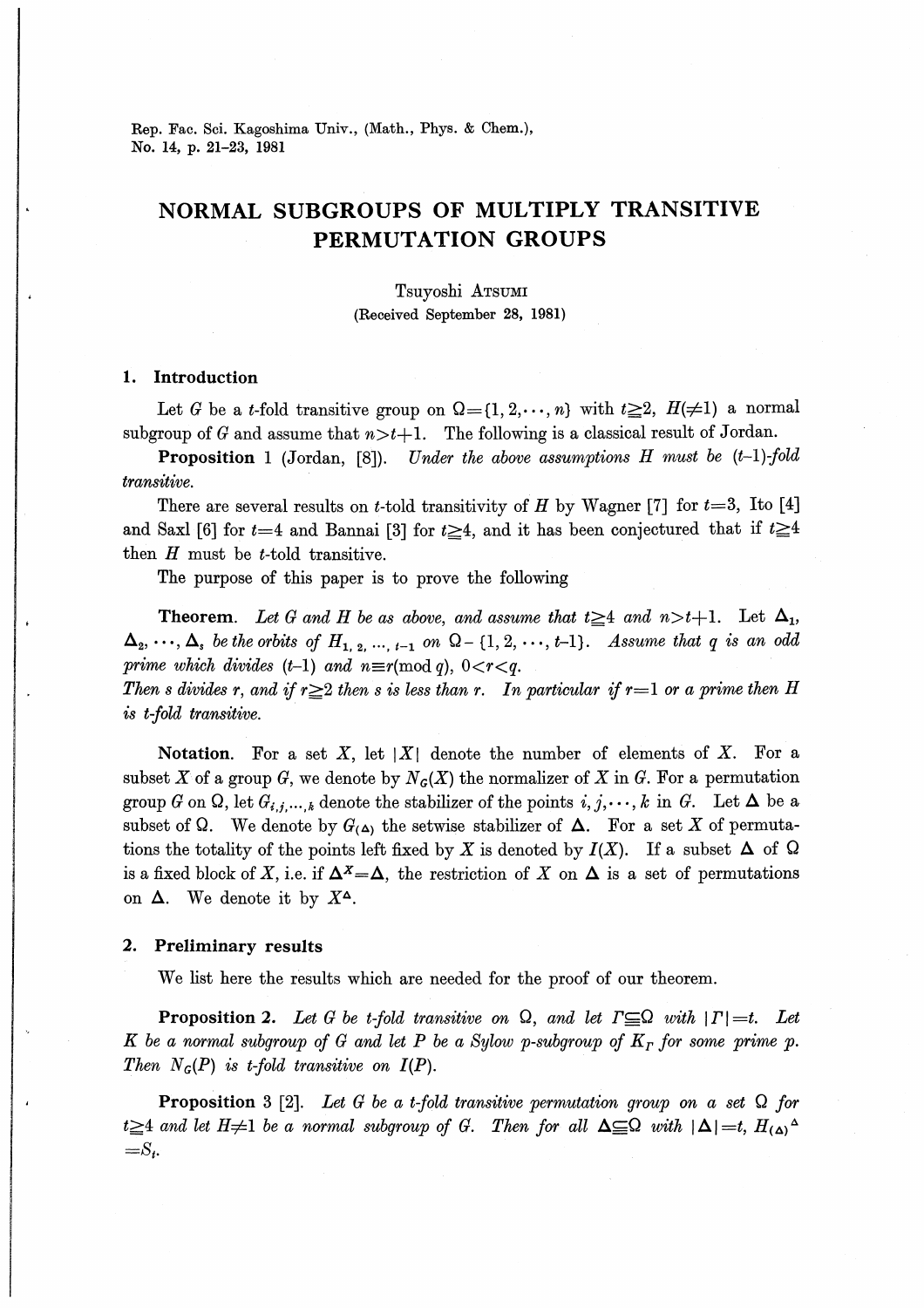#### T. ATSUMI

**Proposition** 4 [6]. Let H be a t-fold transitive permutation group on a set  $\Omega$  (t $\geq 2$ ) such that  $H_{(r)}^r = S_{t+1}$  for all  $\Gamma \subseteq \Omega$  with  $|\Gamma| = t+1$ . Then  $H_{\Delta}$  and  $H_{(\Delta)}$  have the same orbits on  $\Omega-\Delta$  for all  $\Delta \subseteq \Omega$  with  $|\Delta|=t$ .

**Proposition** 5 [5]. Let G be a triply transitive permutation group of odd degree n such that

 $(1)$  G is a normal subgroup of a quadruply transitive group, and

(2) any involution in G fixes at most three points. Then n is 5, 7, or 11, and G is  $A_5$ ,  $S_5$ ,  $A_7$  or  $M_{11}$ .

**Proposition** 6 [1]. Let p be an odd prime. Let G be a 2p-fold transitive permutation group such that  $G_1$ , 2, ..., 2p, is of order prime to p. Then G is one of  $S_n$   $(2p \leq n \leq 3p)$  $-1)$  and  $A_n$   $(2p+2 \leq n < 3p-1)$ .

#### **Proof of Theorem** 3.

Let  $(G, H)$  be a counter example of the smallest degree *n* to our theorem. Then under the assumption in Theorem s/r or  $2 \leq r \leq s$ , in particular  $s > 1$ . Since  $G_{1,2,\dots,t-1}$ is transitive on  $\Omega$ -{1, 2, ..., t-1} and  $H_{1, 2, \dots, t-1}$  is a normal subgroup of  $G_{1, 2, \dots, t-1}$ ,  $|\Delta_1| = |\Delta_2| = \cdots |\Delta_s|$  and hence

$$
n-(t-1)=s|\Delta_1|\equiv r\,(\mathrm{mod}\,q).
$$

Let  $t \in \Delta_1$  and let S be a Sylow q-subgroup of  $H_{1,2,\dots,i}$ . Then, since  $|\Delta_1| = |H_{1,2,\dots,i-1}$ .  $H_{1,2,\dots, l}$  is prime to q, S is a Sylow q-subgroup of  $H_{1,2,\dots, l-1}$ . Now  $H_{1,2,\dots, l-1}$  is a normal subgroup of  $G_1$ , 2, ...,  $i-1$ , and S is a Sylow q-subgroup,  $G = N_G(S) H_1$ , 2, ...,  $i-1$ . Thus we have that  $N_G(S) \subseteq H$ . Also  $N_G(S) \cap H \neq 1$  because  $|H| = n(n-1)\cdots(n-t+2)$  $|H_{1,2},...,_{t-1}|.$ 

Next we shall show that the number of orbits of  $(N_H(S))_{1,2,\dots, l-1}$  on  $I(S)$ -{1, 2,  $\cdots$ , t-1) is s. Since  $(|\Delta_i|, q)=1$ ,  $\Delta_i \cap I(S) \neq \emptyset$  (i.e. there are at least s orbits).  $I(S)$  $\bigcap \Delta_i$  is an orbit for all i. For let  $\alpha$ ,  $\beta \in I(S) \cap \Delta_i$ . Since  $\Delta_i$  is an orbit of  $H_{1,2}, \dots, I_{-1}$ on  $\Omega$ -{1, 2, ..., t-1}, there exists an element h in  $H_{1, 2, ..., t-1}$  such that  $\alpha^{h} = \beta$ . Both  $S^h$  and S are Sylow q-subgroups of  $H_{1,2, \dots, t-1, \beta}$ . Thus there exists an element l in  $H_{1, 2, ..., t-1, \beta}$ , such that  $S^k = S^l$ . We have that  $hl^{-1} \in N_{H_{1, 2, ..., t-1}}(S)$  and  $\alpha^{hl^{-1}} = \beta$ . We are done.

Therefore, if S $\neq$ 1, then by induction, we have that s divides r and  $2 \leq s \lt r$ , or  $|I(S)|$  $\leq t+1$ . If the first case holds, then this is a contradiction. If the second case holds, then  $|I(S)| = t+1$  because  $(|\Delta_i|, q) = 1$ . So  $N_H(S)^{I(S)} \ge A^{I(S)}$ , where  $I(S) = \{1, 2, \dots, t\}$  $t'$ , and  $A^{I(S)}$  is an alternating group of degree  $t+1$  on  $I(S)$ . There exists an element x in  $H_{\{1, 2, \dots, t-1\}}$  such that  $x = \dots (t t') \dots$ : the existence of such an element is given by our knowledge of  $N_H(S)^{I(S)}$ . By Proposition 3 and Proposition 4 we obtain that  $t' \in \Delta_1$ . This is a contradiction. Therefore S=1.

From now on we shall divide the proof of Theorem into the following two cases: Case 1:  $t-1$  is not a prime number.